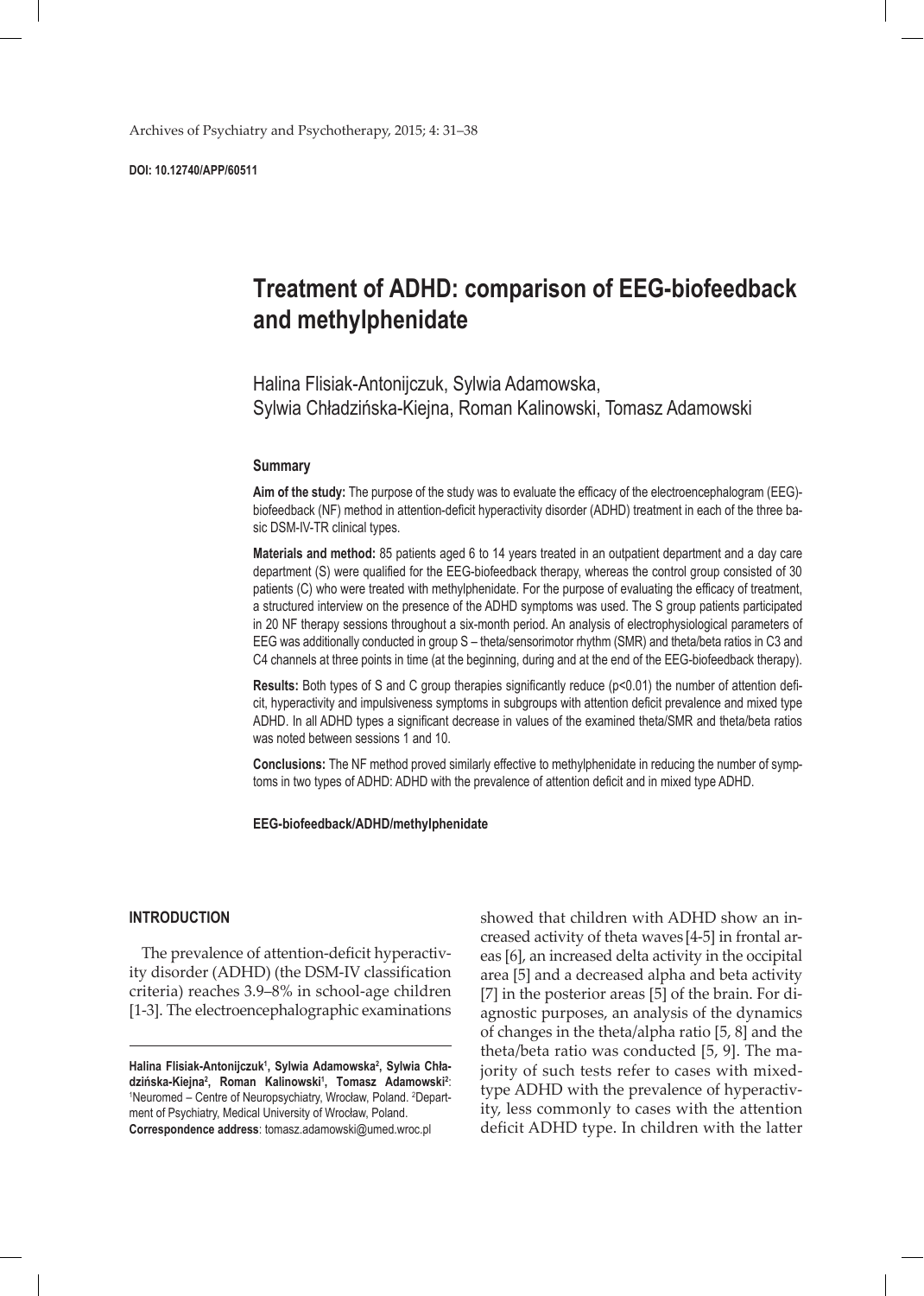form of ADHD, similar changes as in the mixed type ADHD [8] are observed (increased theta, decreased alpha and beta [5, 10] activity), however, they are not as explicit as in the hyperactivity type [5].

A comprehensive treatment of ADHD, in accordance with the standards applicable in Poland, consists in the use of psychoeducation, behavioural therapy, and in the case of their inefficacy – pharmacotherapy. Unfortunately, such treatment is more expensive and is not always sufficient. Moreover, psychostimulants cause a number of side-effects.

One of the non-standard, behavioural methods of ADHD treatment is electroencephalogram (EEG)-biofeedback (NF), which has been used for more than a decade in the USA, Great Britain, France and other countries. In Poland this method is relatively new and so far it has mainly been used in the treatment of epilepsy and within the so-called alternative medicine. International literature describes intensive development of the NF method in private practices, at the same time, however, emphasizing lack of research regarding its efficacy [12]. Therefore, we set out to evaluate the efficacy of NF in ADHD treatment in three basic clinical ADHD types ((1) with the prevalence of attention deficit, (2) with the prevalence of hyperactivity and impulsiveness and (3) mixed type) in comparison to methylphenidate.

#### **MATERIAL AND METHODS**

The study was conducted in the Neuromed Centre of Neuropsychiatry in Wrocław at a day care department and at a mental health outpatient clinic for children and young adults. Two groups that met similar criteria regarding age (6- 14 years old) and the nature of the disorder were selected. A six-month observation period was established. The study group (S) consisted of 85 patients treated with EEG-biofeedback, whereas the control group (C) included 30 patients treated with methylphenidate.

The study received approval of the Bioethics Committee of the Wroclaw Medical University. The prerequisite for participation in EEGbiofeedback treatment was obtaining informed consent of a legal guardian.

The following exclusion criteria were adopted: lack of a child's consent, if the child had proper understanding of the essence of the treatment; epilepsy mentioned in the medical history and/ or confirmed by EEG; mental retardation; use of pharmacotherapy; intercurrent disorders (specific developmental disorders and developmental disorders of scholastic skills, behavioural disorders, oppositional defiant disorders, emotional disturbances, anxiety, misuse of psychoactive substances).

# **TOOLS**

Aggravation of ADHD symptoms was evaluated based on a structured interview concerning the presence of the ADHD symptoms according to DSM-IV, which allows for an assessment of a number of existing symptoms (fulfillment of diagnostic criteria) and evaluation of their aggravation [12].

A computer system provided by ALIEN with a 4-channel module was used during the NF training sessions. All patients underwent universal training that followed the C3/theta/beta model and C4/theta/sensory motor rhythm (SMR), improving their attention and reducing levels of anxiety.

Patients were qualified for treatment based on the diagnosis of hyperkinetic disorder, in accordance with the diagnostic classification in DSM-IV. The study group (S, n=85 patients) and the control group (C, n=30 patients) were further divided into three subgroups characterized by the prevalence of one of the three basic clinical types of ADHD according to DSM-IV: subgroup 1 – with attention deficit prevalence; subgroup 2 – with hyperactivity and impulsiveness prevalence; and subgroup 3 – mixed type. After conducting the EEG in the study group (to exclude epilepsy) in all three subgroups, 20 EEGbiofeedback therapy sessions were conducted at weekly intervals – 10 training sessions for each hemisphere (according to Lubar 20 EEG-biofeedback training sessions are sufficient) [9]. Every session lasted 30 minutes. The difficulty level of the training was modified by delaying the provocative stimuli. The treatment was conducted by a person holding a certificate in clinical neurophysiology who has the competences required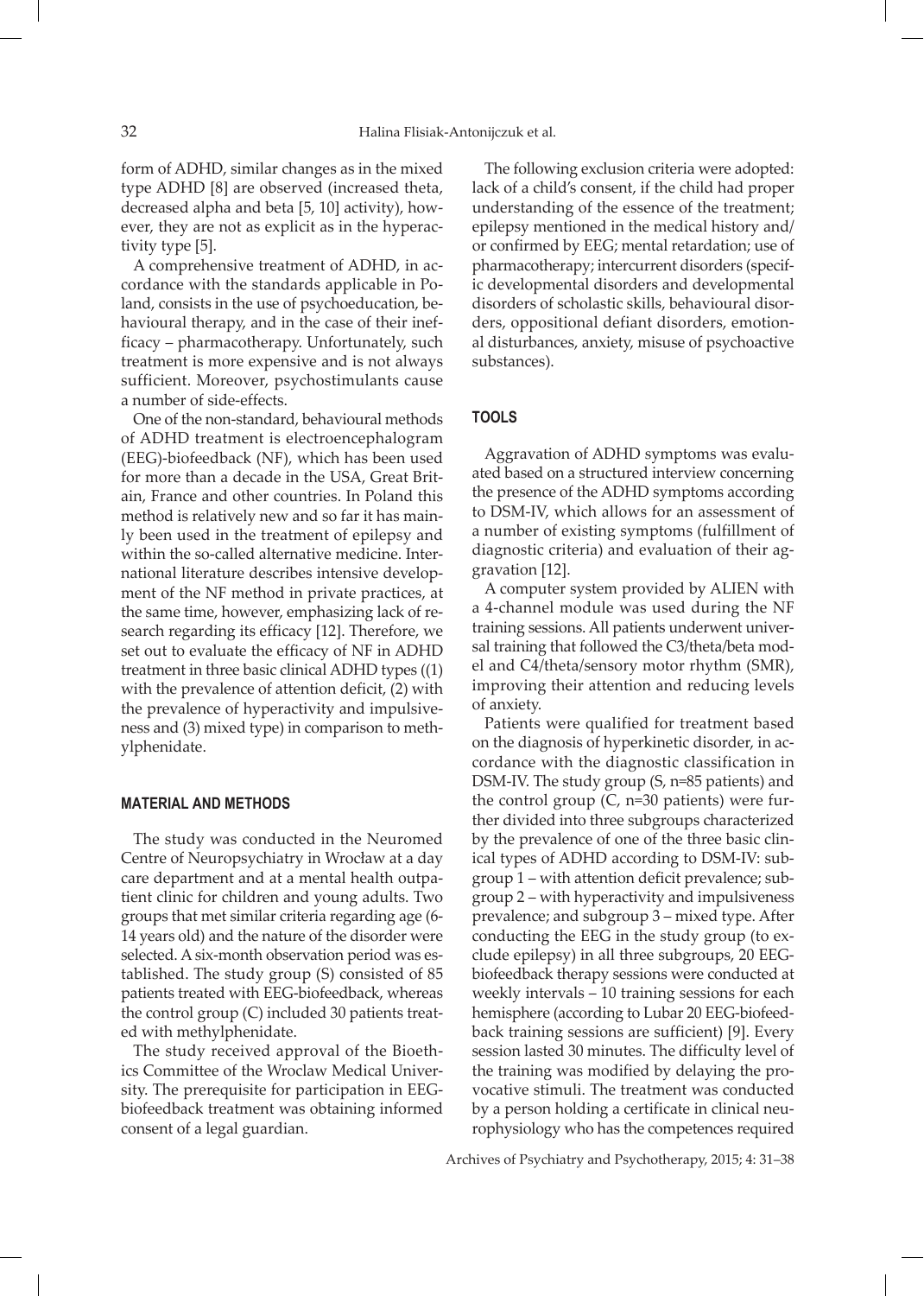to conduct the EEG-biofeedback treatment. Patients from the control group were routinely treated pharmacologically with methylphenidate products in adequate doses adjusted to their age (Medikinet 10–30 mg/d, Concerta 18– 36 mg/d). After 6 months of treatment both the study group and the control group were subjected to re-evaluation of ADHD symptoms aggravation. Additionally, an analysis of electrophysiological parameters of the EEG was conducted in the study group – theta/SMR and theta/ beta ratios in C3 and C4 channels at the beginning, in the course of and at the end of EEG-biofeedback therapy. It was aimed at evaluating changes in these ratios after the EEG-biofeedback treatment.

## **STATISTICAL ANALYSES**

The examined features were continuous random variables and discrete random variables, which may assume values from an at most countable set. There were also nominal variables (non-measurable), such as the type of therapy.

The nature of changes in EEG parameters in subsequent NF sessions was determined by estimating a non-linear mathematical model – polynomial of a second degree. The quality of the model fitting the experimental data was assessed by calculating the coefficient of determination, *R*<sup>2</sup> .

The analysis of those variables whose ranks were measurable (sum of symptoms points, number of symptoms) was done by calculating the order statistics: Me – median,  $Q_{1}$  – lower quartile and  $\mathrm{Q}_{\scriptscriptstyle{3}}$  – upper quartile. The significance of differences between medians in three groups of children with different ADHD types was verified by the Kruskal-Wallis test, which is a non-parametric equivalent of variance analysis. In the cases in which there were only two groups (S vs C) the Mann-Whitney *U-*test was used. In all cases, the statistically important differences between ranked characteristics were assumed as  $p<0.05$ . The comparison of medians in two related groups of patients (result before vs after the therapy) was conducted using the nonparametric Wilcoxon's test.

Calculations were made with the use of STA-TISTICA statistical software package (v. 9) as well as an MS Excel spreadsheet [13-17].

# **RESULTS**

#### **Group size**

| <b>Table 1.</b> ADHD types in the study group and the control |  |
|---------------------------------------------------------------|--|
| group before the treatment                                    |  |

| ADHD type                                                                |                    | Before the treatment |       |  |  |  |
|--------------------------------------------------------------------------|--------------------|----------------------|-------|--|--|--|
|                                                                          | Study group<br>(S) | Control<br>group(C)  |       |  |  |  |
| Subgroup 1 - type<br>with attention deficit<br>prevalence                | 35 (41.2%)         | 7(23.3%)             | 0.083 |  |  |  |
| Subgroup 2 - type<br>with hyperactivity<br>+ impulsiveness<br>prevalence | 4(4,7%)            | $0(0,0\%)$           | 0.223 |  |  |  |
| Subgroup 3 - mixed<br>type                                               | 46 (54.1%)         | 23 (76.7%)           | 0.032 |  |  |  |
| Total $1 + 2 + 3$                                                        | 85 (100%)          | 30 (100%)            |       |  |  |  |

The percentage of patients with mixed ADHD in the S group was lower than in the control group (p<0.05), but at the same time it was the largest ADHD subgroup. The least numerous was the subgroup with hyperactivity and impulsiveness prevalence.

## **AGE**

Participants of the tests included children from the age of 6 to 14 years (mean  $10.7$ ; SD = 2.5). Core age statistics have been presented in Table 2.

**Table 2.** Age of participants in groups S and C

| Parameter         | Total<br>$n = 125$ | Study group<br>(S)<br>$n = 93$ | Control<br>group $(C)$<br>n = 32 | S vs C<br>р |
|-------------------|--------------------|--------------------------------|----------------------------------|-------------|
| Age [years]:      |                    |                                |                                  | 0.112a      |
| average $\pm$ SD  | $10.7 \pm 2.5$     | $11.0 \pm 2.6$                 | $10.1 \pm 2.3$                   |             |
| $Me < Q1$ ; $Q3>$ | 11 $<$ 9; 12 >     | 11 < 9; 13 >                   | 10 < 8; 12>                      |             |

a – Student's t-test

The age difference among children in both groups was statistically non-significant (p>0.05).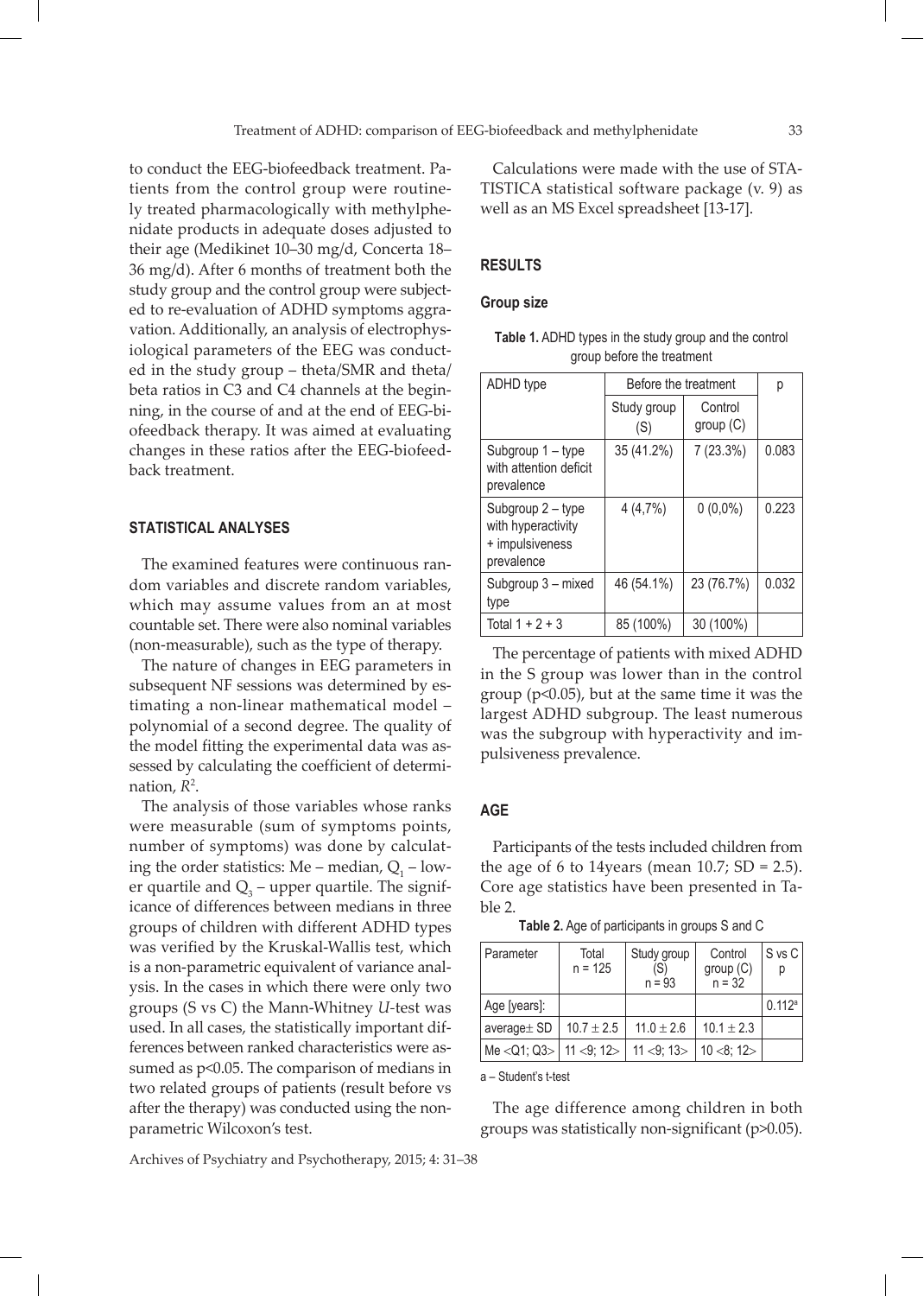# **GENDER**

| Table 4. Patient structure in the control group (methylphenidate) according to sex in groups differing |  |  |  |
|--------------------------------------------------------------------------------------------------------|--|--|--|
| in the type of ADHD before treatment.                                                                  |  |  |  |

|              | Control group (C) |            |            | Total      | Test results    |
|--------------|-------------------|------------|------------|------------|-----------------|
|              |                   |            |            |            |                 |
| L group size | $n = 7$           | $n = 0$    | $n = 23$   | $n = 30$   |                 |
| Sex          |                   |            |            |            |                 |
| girls        | $0(0.0\%)$        | $0(0.0\%)$ | $1(4.3\%)$ | $1(3.3\%)$ | $\chi^2 = 0.41$ |
| boys         | 7 (100.0%)        | $0(0.0\%)$ | 22 (95.7%) | 29 (96.7%) | $p = 0,521$     |

No statistically important relationship between the ADHD type and the patients' gender in the study group (EEG-biofeedback) or in the control group was observed. Both groups are consistent in terms of gender structure (p>0.05) with a prevalence of boys.

Number of attention deficit symptoms.

| Table 5. Statistics of the number of attention deficit symptoms in the study group and the subgroup 1 and 3 consisting of |                                                                                   |  |
|---------------------------------------------------------------------------------------------------------------------------|-----------------------------------------------------------------------------------|--|
|                                                                                                                           | patients treated with methylphenidate, as well as the Mann-Whitney's test results |  |

|                                                                                          | Subgroup 1 |            |       | Subgroup 3 |            |       |
|------------------------------------------------------------------------------------------|------------|------------|-------|------------|------------|-------|
|                                                                                          | Group S    | Group C    | p     | Group S    | Group C    | р     |
| Number of attention deficit symptoms before the treatment                                |            |            |       |            |            |       |
| Me                                                                                       | 8          | 8          | 0.142 | 9          | 9          | 0.949 |
| $Q_1 - Q_3$                                                                              | 7 ÷ 9      | $8 \div 9$ |       | $8 \div 9$ | $8 \div 9$ |       |
| Number of attention deficit symptoms after the treatment                                 |            |            |       |            |            |       |
| Me                                                                                       | 5          | 5          | 0.933 | 8          | 6.5        | 0.300 |
| $Q_{1} - Q_{2}$                                                                          | $3 \div 8$ | $4 \div 7$ |       | $6 \div 9$ | $5 \div 8$ |       |
| Difference in the number of attention deficit symptoms<br>before and after the treatment |            |            |       |            |            |       |
| Me                                                                                       | 2          | 3          | 0.428 |            | 2          | 0.203 |
| $Q_1 - Q_2$                                                                              | $0 \div 4$ | $2 \div 4$ |       | $0 \div 2$ | $\div$ 3   |       |

Me – median, Q1 – lower quartile and Q3 – upper quartile.

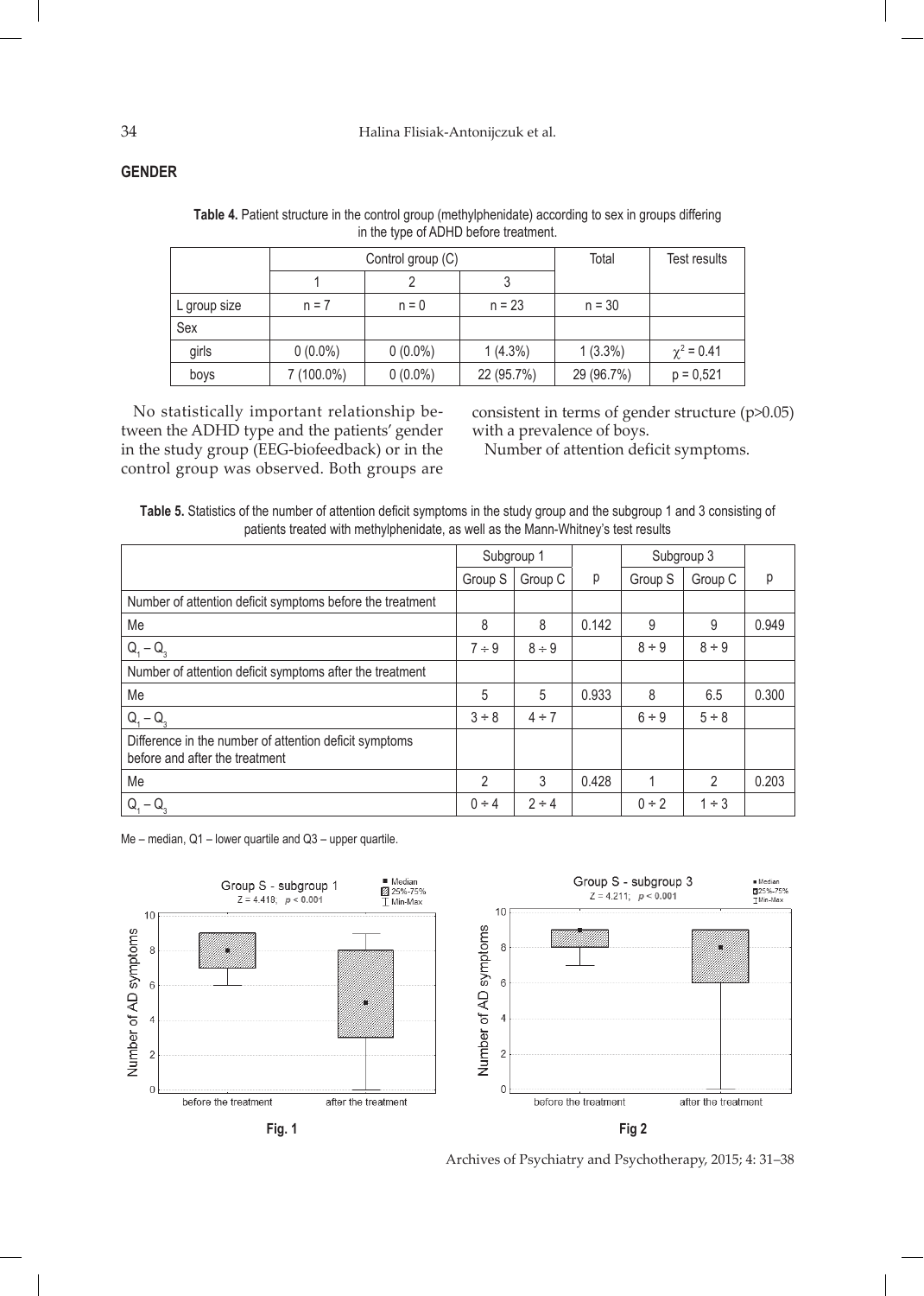

Treatment effects measured by the number of attention deficit symptoms in both S and C groups are similar (p>0.05).

Both types of therapies significantly reduce (p<0.01) the number of attention deficit symptoms (Fig. 1 and 2) in subgroups 1 and 3.

Number of hyperactivity and impulsiveness symptoms

**Table 6.** Statistics of the number of hyperactivity and impulsiveness symptoms (N+I) in the study group and the control group of patients in the subgroups 1 and 3, as well as the Mann-Whitney's test result

|                                                                              | Subgroup 1 |            |       | Subgroup 3 |            |       |
|------------------------------------------------------------------------------|------------|------------|-------|------------|------------|-------|
|                                                                              | Group S    | Group C    | р     | Group S    | Group C    | р     |
| Number of N+I symptoms before the treatment                                  |            |            |       |            |            |       |
| Me                                                                           | 3          | 3          | 0.566 | 8          | 9          | 0.102 |
| $Q_1 - Q_3$                                                                  | $0 \div 5$ | $1 \div 5$ |       | $7 \div 9$ | $8 \div 9$ |       |
| Number of N+I symptoms after the treatment                                   |            |            |       |            |            |       |
| Me                                                                           |            | 1          | 0.840 |            | 6          | 0.239 |
| $Q_1 - Q_2$                                                                  | 0 ÷ 3      | 0 ÷ 3      |       | $5 \div 8$ | $1 \div 8$ |       |
| Difference between the number of N+I symptoms<br>before and after treatment. |            |            |       |            |            |       |
| Me                                                                           | 0          |            | 0.510 |            | 3          | 0.075 |
| $Q_1 - Q_2$                                                                  | $0 \div 2$ | $0 \div 2$ |       | $0 \div 3$ | 0 ÷ 6      |       |

Me – median, Q1 – lower quartile and Q3 – upper quartile.

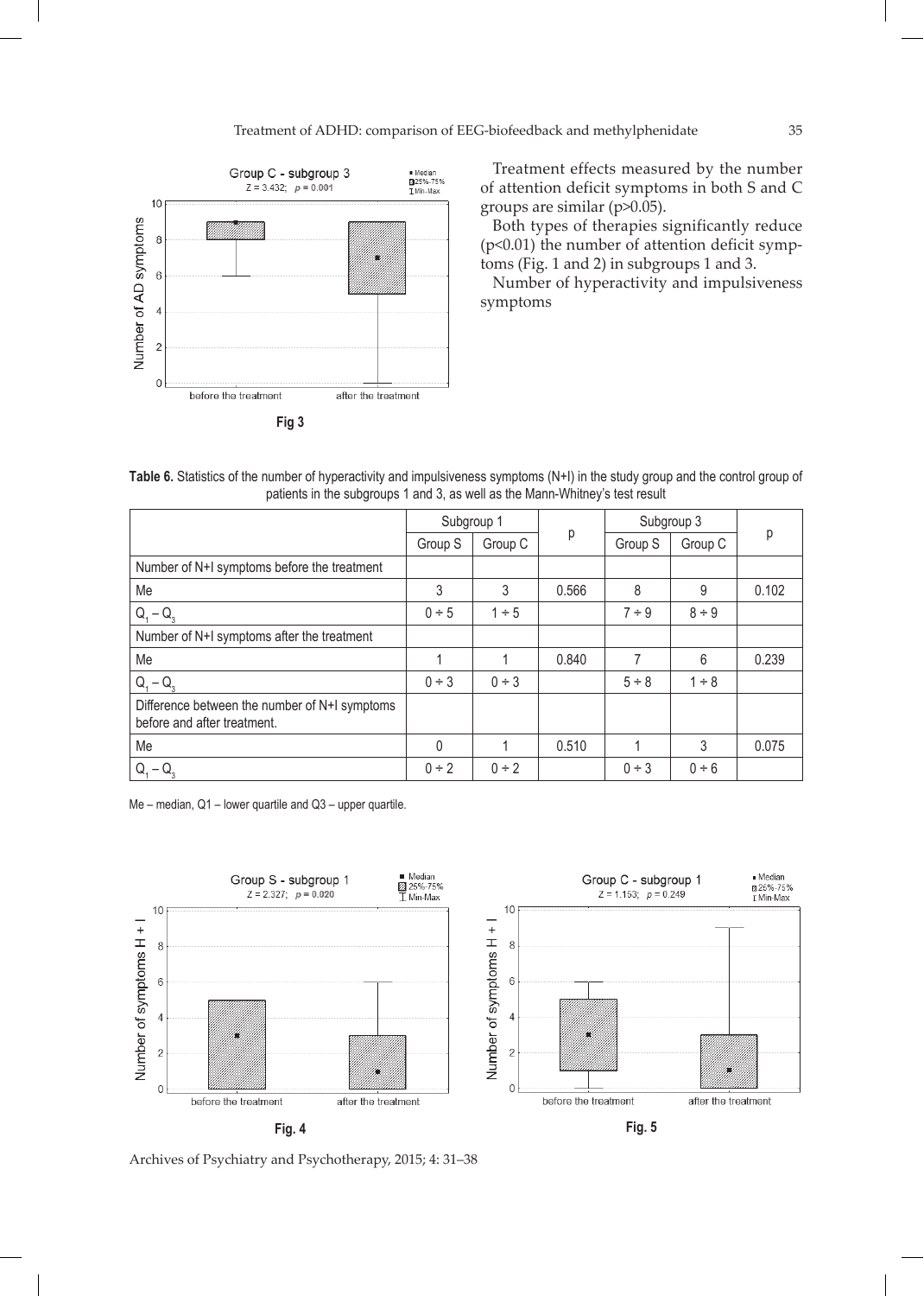



Treatment effects measured by the number of hyperactivity and impulsiveness symptoms in both compared groups are similar (p>0.05).

Both types of therapies significantly reduce (p<0.01) the number of hyperactivity and impulsiveness symptoms (Fig. 3 and 4) in subgroups 1 and 3.

# **EEG parameters**

The basic statistics of EEG parameters (with division into ADHD type subgroups) have been collected in table 7. The table also contains the results of the variance analysis.

| Table 7. Core statistics of EEG parameters in the study group (EEG-biofeedback) and subgroups differing |  |
|---------------------------------------------------------------------------------------------------------|--|
| in the ADHD type, and results of the comparison                                                         |  |

|                                    |                 | Subgroup S      |                 |                   |                        |
|------------------------------------|-----------------|-----------------|-----------------|-------------------|------------------------|
| Parameter                          | 1               | $\mathfrak{p}$  | 3               | Total<br>$n = 85$ | <b>ANOVA</b><br>Result |
|                                    | $n = 35$        | $n = 4$         | $n = 46$        |                   |                        |
| Electrode C4 (Th/SMR) - session 1  |                 |                 |                 |                   |                        |
| $±$ SD                             | $2.91 \pm 0.65$ | $3.48 \pm 0.50$ | $2.95 \pm 0.71$ | $2.95 \pm 0.67$   | $F = 1.288$            |
| Me                                 | 2.83            | 3.37            | 2.95            | 2.93              | $p = 0.282$            |
| $Q_1 - Q_3$                        | $2.46 - 3.31$   | $3.17 - 3.79$   | $2.56 - 3.46$   | $2.57 - 3.41$     |                        |
| Electrode C4 (Th/SMR) - session 10 |                 |                 |                 |                   |                        |
| $±$ SD                             | $2.65 \pm 0.46$ | $3.02 \pm 0.22$ | $2.65 \pm 0.53$ | $2.65 \pm 0.49$   | $F = 1.055$            |
| Me                                 | 2.62            | 2.96            | 2.63            | 2.65              | $p = 0.353$            |
| $Q_1 - Q_2$                        | $2.39 - 3.01$   | $2.88 - 3.16$   | $2.38 - 3.01$   | $2.35 - 3.01$     |                        |
| Electrode C3 (Th/SMR) - session 1  |                 |                 |                 |                   |                        |
| $±$ SD                             | $3.10 \pm 0.72$ | $3.85 \pm 0.65$ | $3.25 \pm 0.87$ | $3.21 \pm 0.79$   | $F = 1.659$            |
| Me                                 | 2.99            | 3.69            | 3.25            | 3.18              | $p = 0.197$            |
| $Q_1 - Q_3$                        | $2.59 - 3.52$   | $3.36 - 4.35$   | $2.71 - 3.79$   | $2.71 - 3.69$     |                        |
| Electrode C3 (Th/SMR) - session 10 |                 |                 |                 |                   |                        |
| $±$ SD                             | $2.74 \pm 0.46$ | $3.08 \pm 0.49$ | $2.76 \pm 0.57$ | $2.77 \pm 0.53$   | $F = 0.745$            |
| Me                                 | 2.70            | 2.92            | 2.77            | 2.72              | $p = 0.478$            |
| $Q_1 - Q_3$                        | $2.39 - 3.04$   | $2.74 - 3.41$   | $2.42 - 3.15$   | $2.39 - 3.15$     |                        |

 – arithmetic mean, SD – standard deviation, Me – median, Q1 – lower quartile, Q3 – upper quartile

In subgroup 2 (ADHD with hyperactivity and impulsiveness prevalence) the value of the signal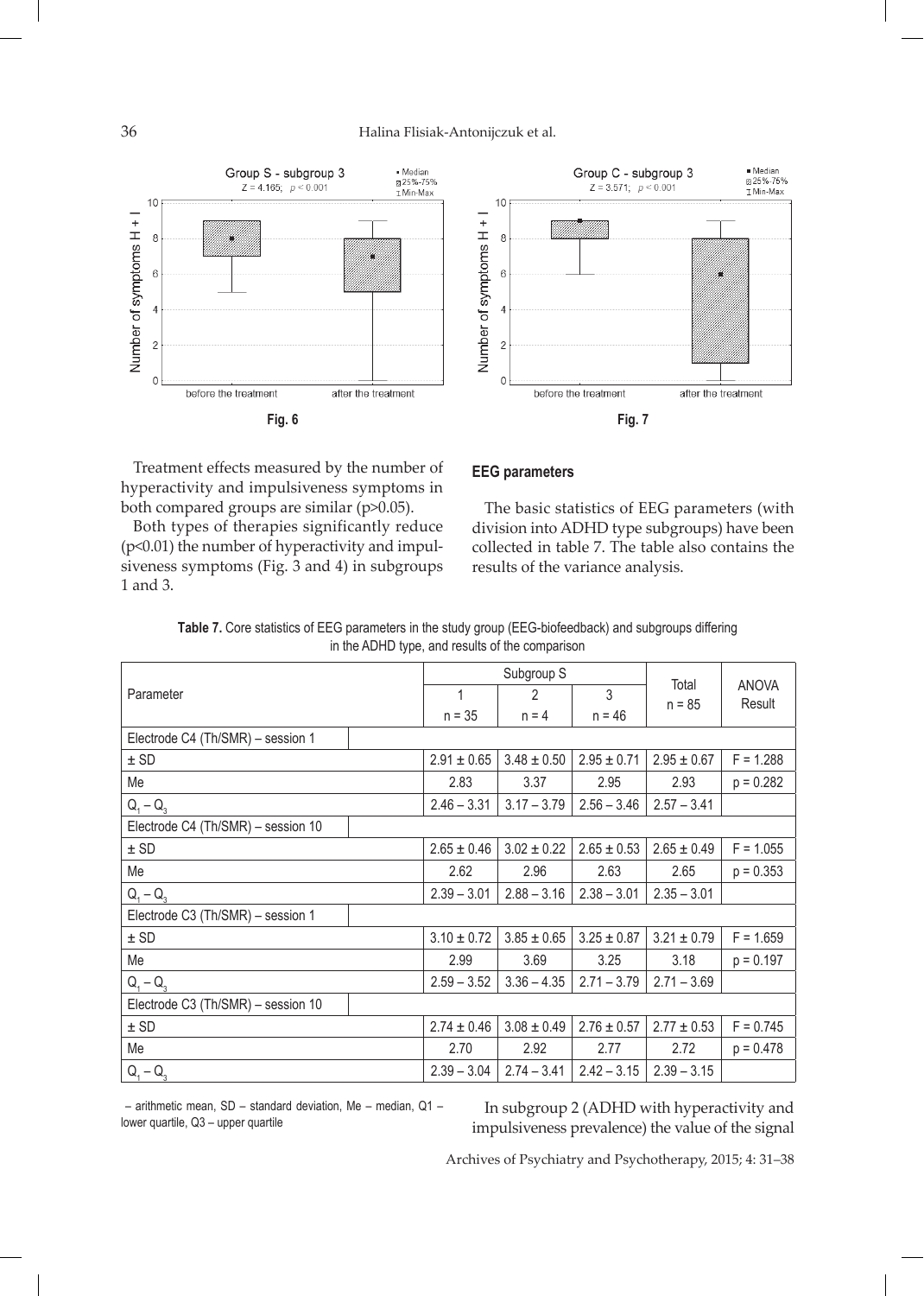from all electrodes is higher than in subgroups 1 and 3, however, those differences are statistically non-significant (p>0.05).

In the training sessions that followed, decrease in the signal value from electrodes C4 and C3 was observed. The changes are of non-linear nature, and a sufficiently good model for the signal from both electrodes proved to be polynomial of a second degree (Fig. 1). The *R*2 coefficient, which is the measure of model fit to the experi-



**Fig. 8**



mental data is in both cases higher than 0.9

Based on the analysis, it can be established that the efficacy of EEG-biofeedback training sessions in our study proved to be comparable to the efficacy of the treatment with methylphenidate. It was observed in the reduction of the

Archives of Psychiatry and Psychotherapy, 2015; 4: 31–38

number of symptoms provided in the ADHD questionnaire (attention deficit, hyperactivity and impulsiveness) in subgroup 1 (ADHD with the prevalence of attention deficit) and subgroup 3 (mixed type ADHD). An additional efficacy indicator of the NF method was the analysis of neurophysiological ratios. In all ADHD types a significant decrease in values of the examined theta/SMR and theta/beta ratios was noted between sessions 1 and 10 (10 for each hemisphere), which proves a reduction in theta slow waves activity and an acceleration of the SMR and beta rhythm in every ADHD type.

#### **DISCUSSION**

Results of the studies conducted so far evaluating the efficacy of ADHD treatment by the NF method with the use of electrophysiological factors (theta/SMR and theta/beta) show its positive effect observed in the brain wave activity [4-6]. They indirectly match the achieved clinical improvement evaluated with the use of a structured interview. It is also confirmed by other authors' research results. The EEG-biofeedback effect was observed both in the number of positive answers (83%) [18] and in the beneficial influence on the control of impulses and attention [19], which was noted in parents' [20] and teachers'[21] observations. Lévesque et al. [22] note that apart from the improvement in attention, there was a significant activation of the right anterior cingulate cortex. According to Arns et al. [23] the NF method is effective and specific for ADHD. However, based on the analysis of literature, Lofthouse et al. (2012) issued some criticism of those results, pointing out that the majority of studies did not meet the criteria of methodological soundness (lack of a randomly selected control group, lack of a model protocol of NF training sessions, influence of other therapeutic methods was not considered) [24, 25]. Explicit evidence that the effect of training sessions is noticeable in patients' improvement of everyday functioning is also lacking, as are data about any possible side-effects. Based on the analysis of controlled trials, van As et al. [11] and Sonuga-Barke et al. [26] noted that given the current state of scientific knowledge, NF cannot be with all certainty considered a method of choice for ADHD treatment. Despite